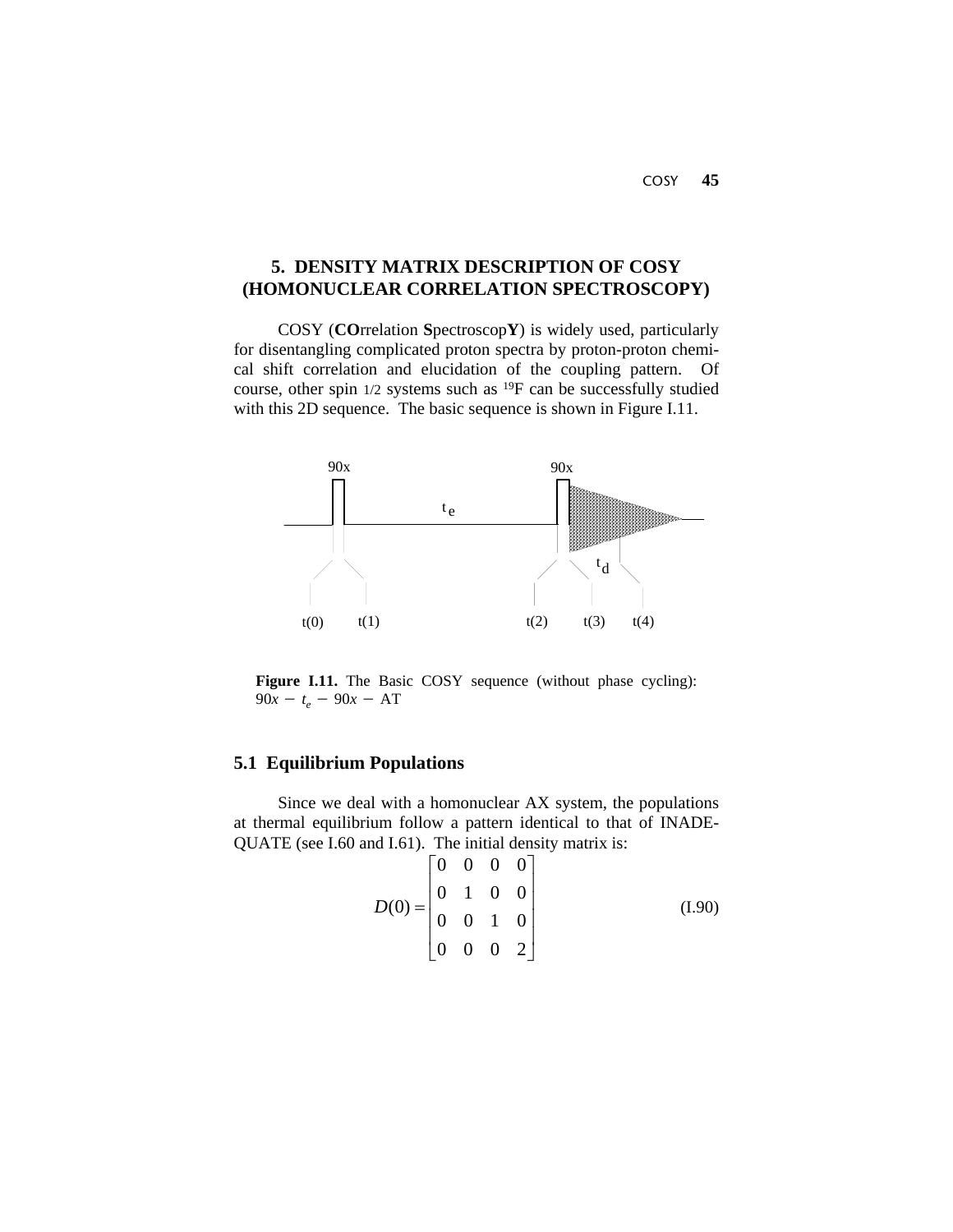## **5.2 The First Pulse**

Here, also, we can use the results from INADEQUATE (I.63) since the first pulse is a nonselective 90*xAX*:

$$
D(1) = \frac{1}{2} \begin{bmatrix} 2 & -i & -i & 0 \\ i & 2 & 0 & -i \\ i & 0 & 2 & -i \\ 0 & i & i & 2 \end{bmatrix}
$$
 (I.91)

# **5.3 Evolution from** *t* **(1) to** *t* **(2)**

Only nondiagonal terms are affected by evolution. The singlequantum coherences will evolve, each with its own angular frequency, leading to:

$$
D(2) = \begin{bmatrix} 1 & A & B & 0 \\ A^* & 1 & 0 & C \\ B^* & 0 & 1 & D \\ 0 & C^* & D^* & 1 \end{bmatrix}
$$
(I.92)  

$$
A = (-i/2) \exp(-i\Omega_{12}t_e)
$$
  

$$
B = (-i/2) \exp(-i\Omega_{13}t_e)
$$
  

$$
C = (-i/2) \exp(-i\Omega_{24}t_e)
$$
(I.93)  

$$
D = (-i/2) \exp(-i\Omega_{34}t_e)
$$

where

### **5.4 The Second Pulse**

To calculate  $D(3) = R^{-1}D(2)R$ , we use the rotation operators for the 90*xAX* pulse given in (I.34)

$$
R = \frac{1}{2} \begin{bmatrix} 1 & i & i & -1 \\ i & 1 & -1 & i \\ i & -1 & 1 & i \\ -1 & i & i & 1 \end{bmatrix} \qquad ; \qquad R^{-1} = \frac{1}{2} \begin{bmatrix} 1 & -i & -i & -1 \\ -i & 1 & -1 & -i \\ -i & -1 & 1 & -i \\ -1 & -i & -i & 1 \end{bmatrix}
$$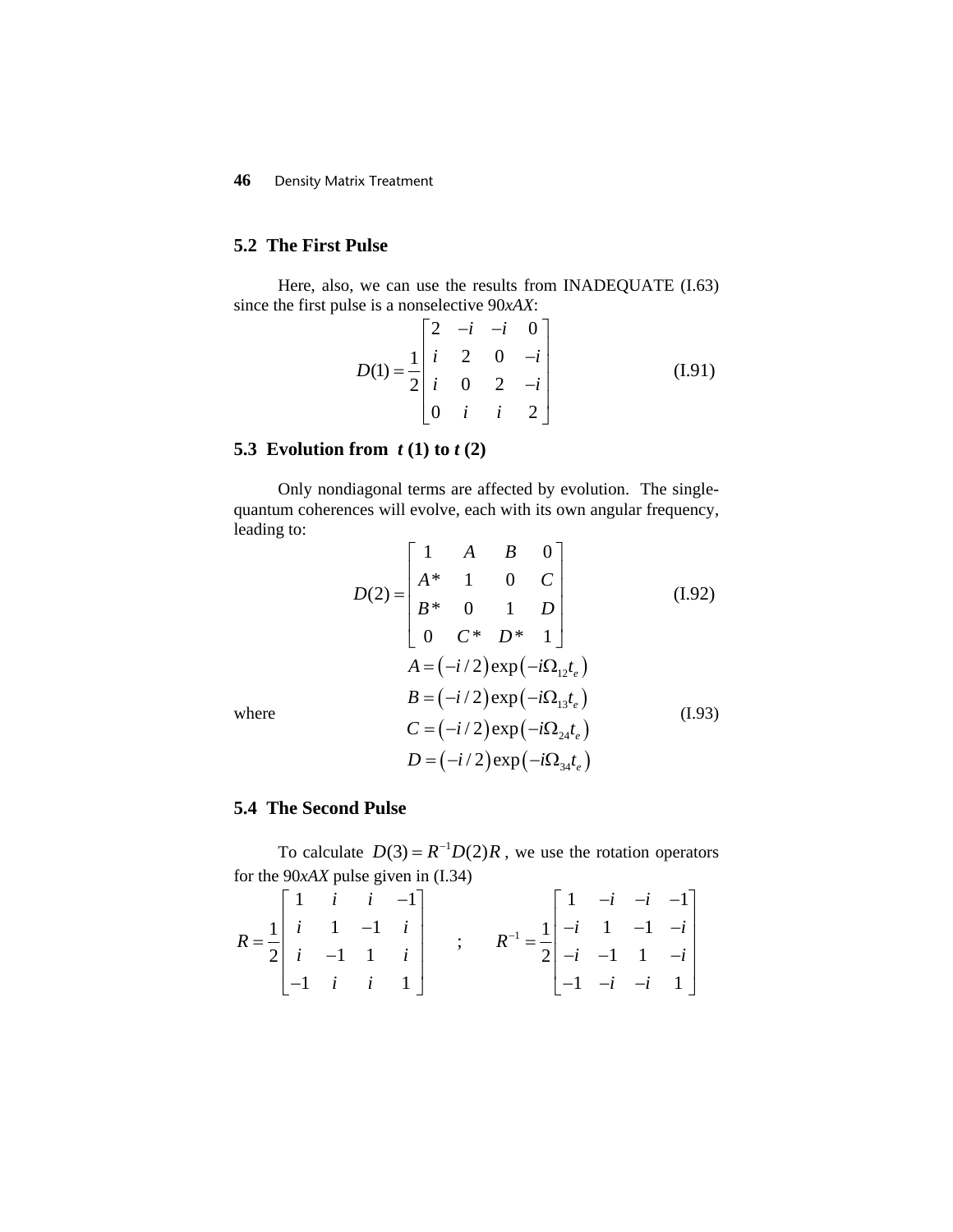The postmultiplication *D*(2)*R* yields

| $1+iA+iB$                  | $i+A-B$         | $i - A + B$     | $-1+iA+iB$        |
|----------------------------|-----------------|-----------------|-------------------|
| $i + A^* - C$              | $1+iA^*+iC$     | $-1+iA^*+iC$    | $i - A^* + C$     |
| $i + B^* - D$              | $-1+iB^*+iD$    | $1+iB^*+iD$     | $i-B^*+D$         |
| $\vert -1+iC^*+iD^* \vert$ | $i + C^* - D^*$ | $i - C^* + D^*$ | $1 + iC^* + iD^*$ |

We then premultiply this result by  $R^{-1}$  and obtain

|                |                 |              | $D(3) = R^{-1}D(2)R$ |              |
|----------------|-----------------|--------------|----------------------|--------------|
|                | $4 + iA - iA^*$ | $+A+A*$      | $-A+A^*$             | $+iA+iA^*$   |
|                | $+iB-iB*$       | $-B+B^*$     | $+B+B^*$             | $+iB+iB^*$   |
|                | $+iC - iC^*$    | $+C-C^*$     | $+C+C^*$             | $-iC - iC^*$ |
|                | $+iD-iD^*$      | $+D+D^*$     | $+D-D^*$             | $-iD - iD^*$ |
|                |                 |              |                      |              |
|                | $+A+A*$         | $4-iA+iA*$   | $+iA+iA^*$           | $+A-A^*$     |
|                | $+B-B^*$        | $+iB-iB^*$   | $-iB - iB^*$         | $+B+B*$      |
|                | $-C+C^*$        | $+iC-iC^*$   | $+iC+iC^*$           | $+C+C^*$     |
|                | $+D+D^*$        | $-iD+iD^*$   | $-iD - iD^*$         | $-D+D^*$     |
|                |                 |              |                      |              |
| $=\frac{1}{4}$ | $+A-A^*$        | $-iA - iA^*$ | $4 + iA - iA^*$      | $+A+A^*$     |
|                | $+B+B*$         | $+iB+iB^*$   | $-iB+iB^*$           | $+B-B*$      |
|                | $+C+C^*$        | $-iC - iC^*$ | $-iC+iC^*$           | $-C + C^*$   |
|                | $-D+D^*$        | $+iD+iD^*$   | $+iD - iD^*$         | $+D+D^*$     |
|                |                 |              |                      |              |
|                | $-iA - iA^*$    | $-A+A^*$     | $+A+A^*$             | $4-iA+iA*$   |
|                | $-iB - iB^*$    | $+B+B^*$     | $-B+B^*$             | $-iB+iB^*$   |
|                | $+iC+iC^*$      | $+C+C^*$     | $+C-C^*$             | $-iC+iC^*$   |
|                | $+iD+iD^*$      | $+D-D^*$     | $+D+D^*$             | $-iD+iD^*$   |
|                |                 |              |                      |              |

(I.94)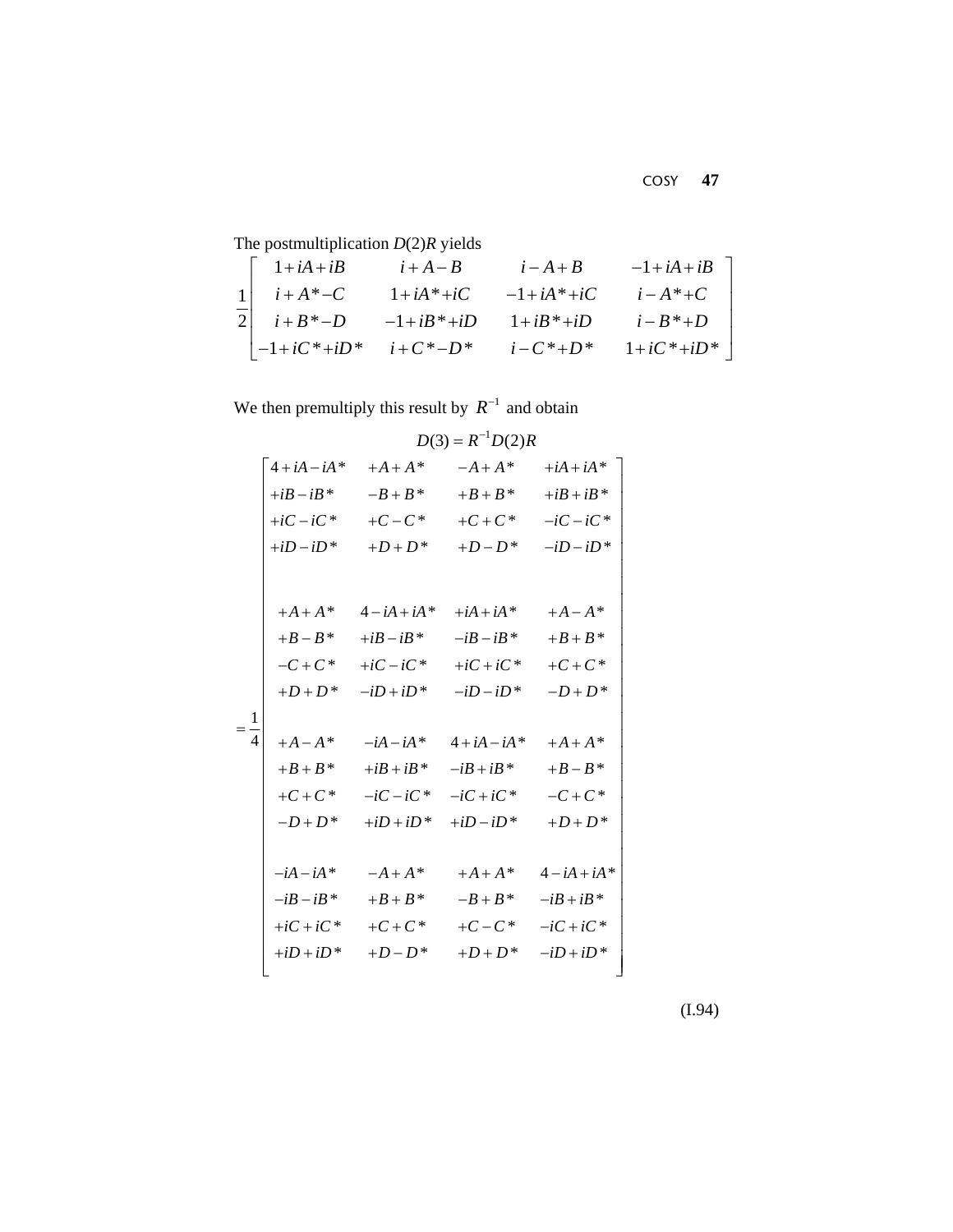One can check that the population sum  $d_{11} + d_{22} + d_{33} + d_{44}$  (trace of the matrix) is invariant, i.e., it has the same value for  $D(0)$  through *D*(3). Also, *D*(3) is Hermitian (the density matrix always is). In doing this verification we keep in mind that the sums  $A + A^*$ ,  $B + B^*$ , etc., are all *real* quantities, while the differences  $A - A^*$ ,  $B - B^*$ , etc., are *imaginary.* This can be used to simplify the expression of *D*(3) by employing the following notations:

$$
A = (-i/2) \exp(-i\Omega_{12}t_e) = (-i/2) (\cos \Omega_{12}t_e - i \sin \Omega_{12}t_e) =
$$
  
= (-i/2)(c<sub>12</sub> - is<sub>12</sub>) = -(1/2)(s<sub>12</sub> + ic<sub>12</sub>)  

$$
A^* = -(1/2)(s12 - ic12)
$$

With similar notations for *B*, *C*, and *D* we obtain:

$$
A = -(1/2)(s_{12} + ic_{12}) \; ; \; A + A^* = -s_{12} \; ; \; A - A^* = -ic_{12}
$$
\n
$$
B = -(1/2)(s_{13} + ic_{13}) \; ; \; B + B^* = -s_{13} \; ; \; B - B^* = -ic_{13}
$$
\n
$$
C = -(1/2)(s_{24} + ic_{24}) \; ; \; C + C^* = -s_{24} \; ; \; C - C^* = -ic_{24} \; (1.95)
$$
\n
$$
D = -(1/2)(s_{34} + ic_{34}) \; ; \; D + D^* = -s_{34} \; ; \; D - D^* = -ic_{34}
$$

With the new sine/cosine notations,  $D(3)$  becomes:

$$
\begin{vmatrix}\n4 + c_{12} + c_{13} & -s_{12} + ic_{13} & ic_{12} - s_{13} & -is_{12} - is_{13} \\
+c_{24} + c_{34} & -ic_{24} - s_{34} & -s_{24} - ic_{34} & +is_{24} + is_{34} \\
-s_{12} - ic_{13} & 4 - c_{12} + c_{13} & -is_{12} + is_{13} & -ic_{12} - s_{13} \\
+ic_{24} - s_{34} & +c_{24} - c_{34} & -is_{24} + is_{34} & -s_{24} + ic_{34} \\
-ic_{12} - s_{13} & is_{12} - is_{13} & 4 + c_{12} - c_{13} & -s_{12} - ic_{13} \\
-s_{24} + ic_{34} & +is_{24} - is_{34} & -c_{24} + c_{34} & +ic_{24} - s_{34} \\
is_{12} + is_{13} & ic_{12} - s_{13} & -s_{12} + ic_{13} & 4 - c_{12} - c_{13} \\
-is_{24} - is_{34} & -s_{24} - ic_{34} & -ic_{24} - s_{34} & -c_{24} - c_{34}\n\end{vmatrix}
$$
\n(1.96)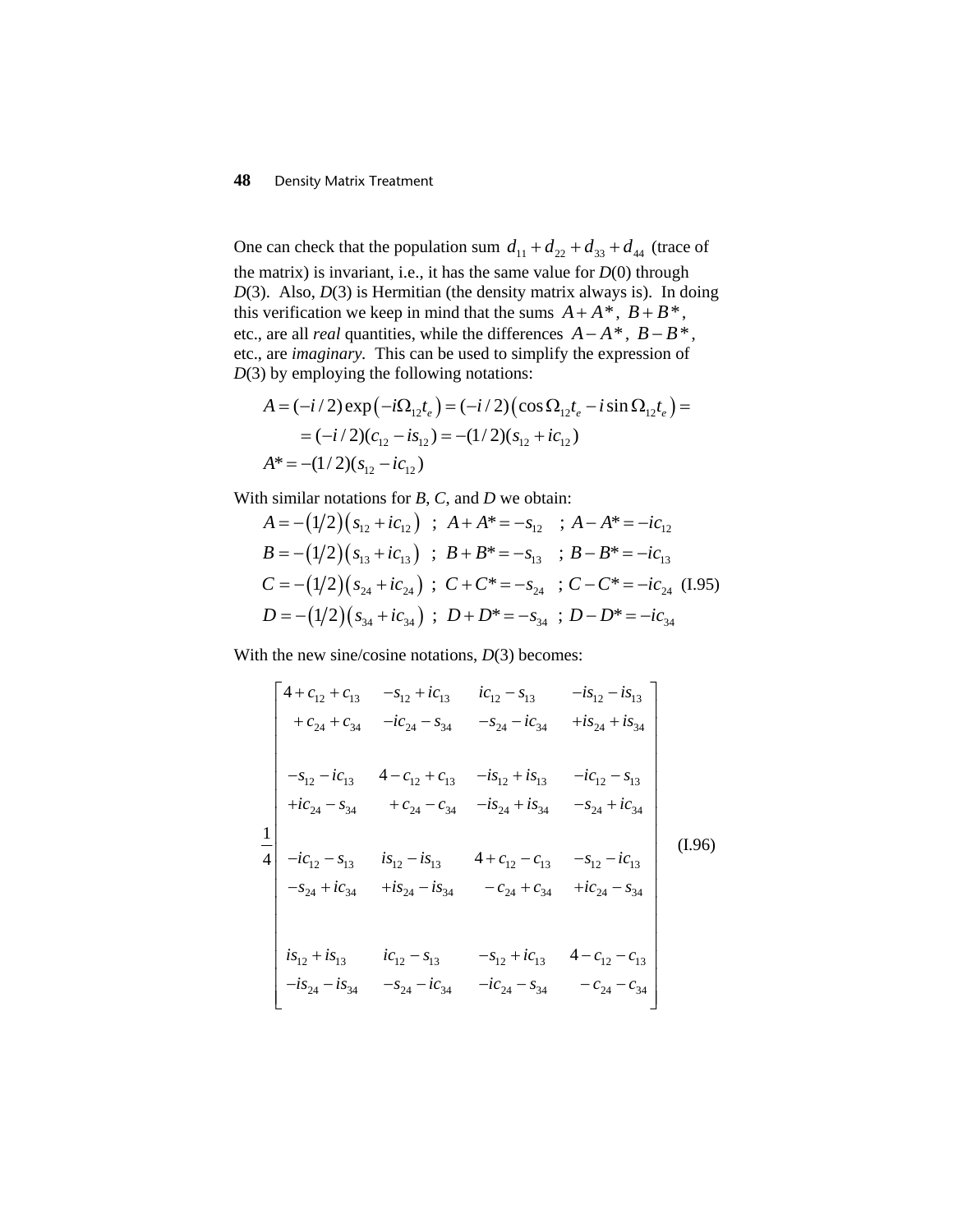COSY **49**

## **5.5 Detection**

Since no other pulse follows after *t*(3) we will consider only the evolution of the observable (single quantum) elements  $d_{12}$ ,  $d_{34}$ ,  $d_{13}$ , and  $d_{24}$  in the time domain  $t_d$ . Before evolution they are (from I.96):

$$
d_{12}(3) = (i/4)(+is_{12} + is_{34} + c_{13} - c_{24})
$$
  
\n
$$
d_{34}(3) = (i/4)(+is_{12} + is_{34} - c_{13} + c_{24})
$$
  
\n
$$
d_{13}(3) = (i/4)(+c_{12} - c_{34} + is_{13} + is_{24})
$$
  
\n
$$
d_{24}(3) = (i/4)(-c_{12} + c_{34} + is_{13} + is_{24})
$$
\n(I.97)

Their complex conjugates, which are needed for the calculation of magnetization components, are:

$$
d_{12}^*(3) = (i/4)(+is_{12} + is_{34} - c_{13} + c_{24})
$$
  
\n
$$
d_{34}^*(3) = (i/4)(+is_{12} + is_{34} + c_{13} - c_{24})
$$
  
\n
$$
d_{13}^*(3) = (i/4)(-c_{12} + c_{34} + is_{13} + is_{24})
$$
  
\n
$$
d_{24}^*(3) = (i/4)(+c_{12} - c_{34} + is_{13} + is_{24})
$$
\n(I.98)

Each of the four matrix elements above contains all four frequencies evolving in domain  $t_e$ , namely:  $\Omega_{12} t_e$ ,  $\Omega_{34} t_e$ ,  $\Omega_{13} t_e$ , and  $\Omega_{24} t_e$ . During detection, each of them will evolve with its own frequency in the domain  $t_d$ :

$$
d_{12}^{*}(4) = (i/4)(+is_{12} + is_{34} - c_{13} + c_{24}) \exp(i\Omega_{12}t_{d})
$$
  
\n
$$
d_{34}^{*}(4) = (i/4)(+is_{12} + is_{34} + c_{13} - c_{24}) \exp(i\Omega_{34}t_{d})
$$
  
\n
$$
d_{13}^{*}(4) = (i/4)(-c_{12} + c_{34} + is_{13} + is_{24}) \exp(i\Omega_{13}t_{d})
$$
  
\n
$$
d_{24}^{*}(4) = (i/4)(+c_{12} - c_{34} + is_{13} + is_{24}) \exp(i\Omega_{24}t_{d})
$$
\n(1.99)

Expression (I.99) shows that each  $t_d$  frequency is modulated by all four  $t_e$  frequencies. Thus, we expect sixteen peaks in the 2D plot. Actually, there will be 32 peaks, because only the  $t_d$  domain is phase modulated, while the  $t_e$  domain is amplitude modulated (i.e., it contains sine/cosine expressions).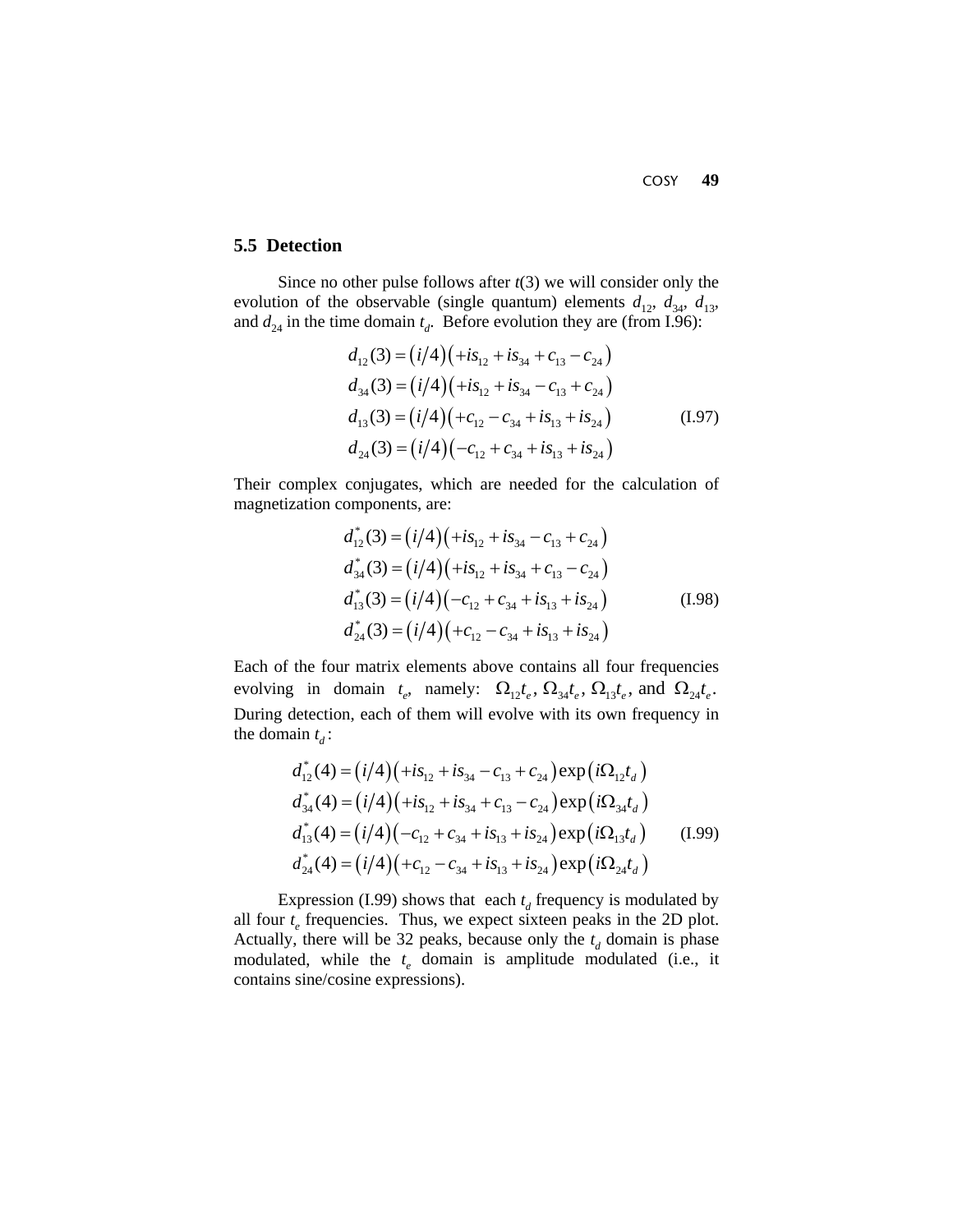Each sine or cosine implies both the positive and the negative frequency according to

$$
c_{jk} = \cos \Omega_{jk} t_e = \frac{1}{2} \Big[ \exp \Big(i \Omega_{jk} t_e \Big) + \exp \Big(-i \Omega_{jk} t_e \Big) \Big]
$$
  

$$
is_{jk} = i \sin \Omega_{jk} t_e = \frac{1}{2} \Big[ \exp \Big(i \Omega_{jk} t_e \Big) - \exp \Big(-i \Omega_{jk} t_e \Big) \Big]
$$

This leads to the 32 peak contour plot in Figure I.12.



**Figure I.12**. Contour plot of COSY without phase cycling. The transmitter frequency is on one side of the spectrum.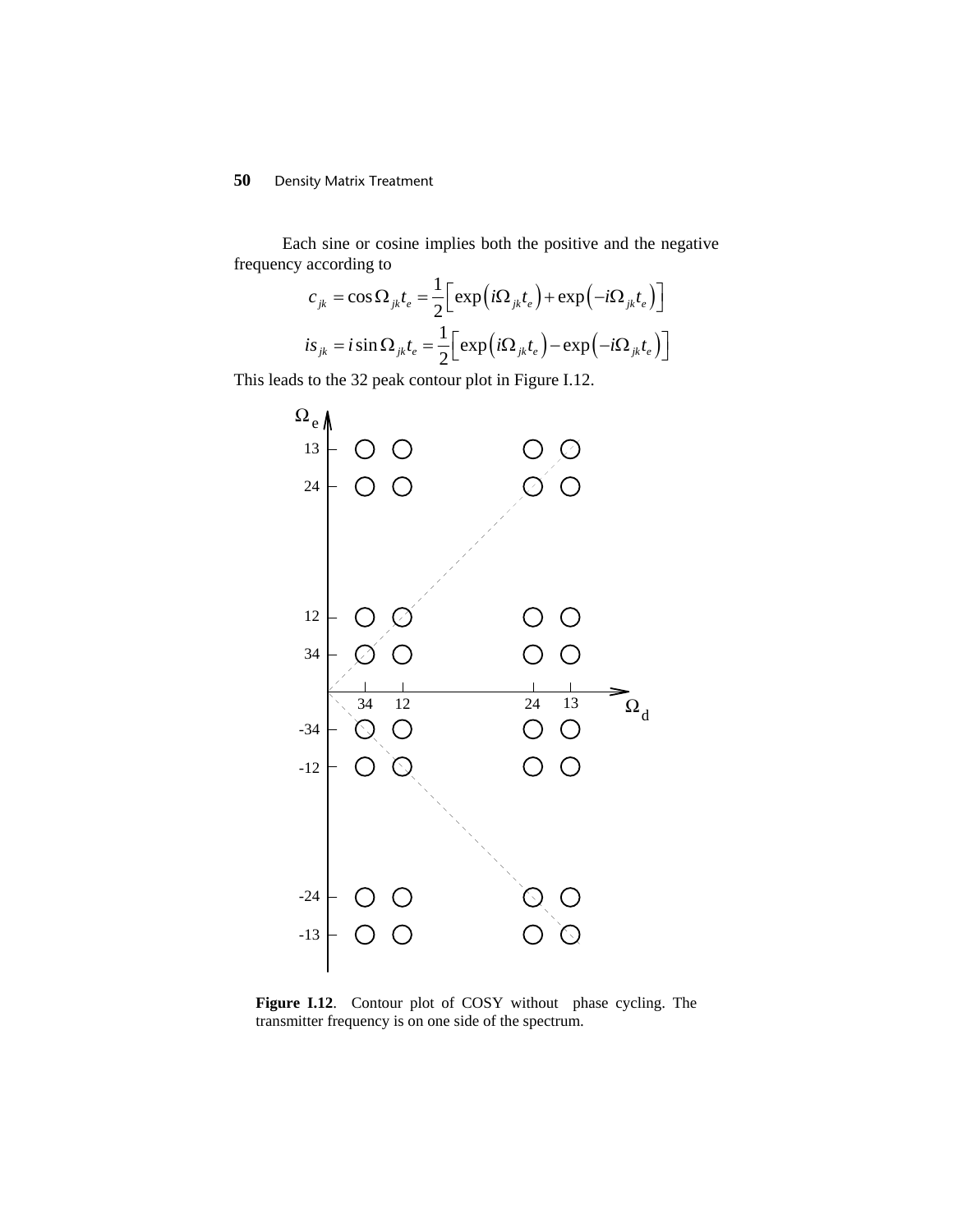We can plot the positive frequencies only, but the amplitude modulation in domain  $t_{e}$  still is a major drawback since it requires placing the transmitter frequency outside the spectrum (i.e., we lose the advantage of quadrature detection in both domains). The spectral widths have to be doubled and the data matrix increases by a factor of four.

If the transmitter is placed within the spectrum (e.g., between  $\Omega_{12}$  and  $\Omega_{24}$ ), a messy pattern is obtained as shown in Figure I.13. The next section shows how this can be circumvented by means of an appropriate phase cycling.



**Figure I.13**. Contour plot of COSY without phase cycling. If the transmitter is placed within the spectrum, it causes overlap of positive and negative frequencies.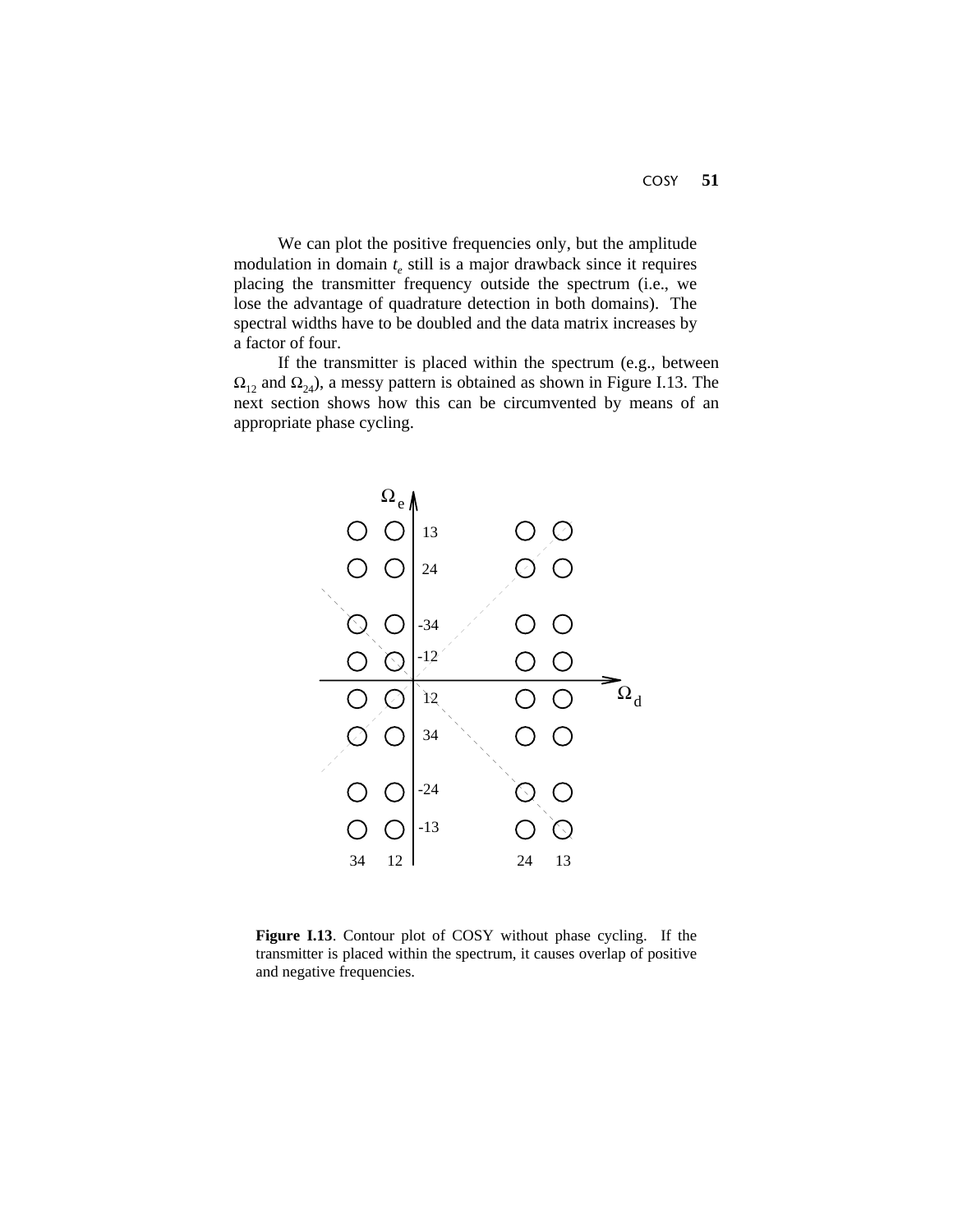#### **6. COSY WITH PHASE CYCLING**

#### **6.1 Comparison with the Previous Sequence**

The sequence for COSY with phase cycling shown in Figure I.14 differs from that discussed above (Figure I.11) only by the cycling of the second pulse.



**Figure I.14**. COSY sequence with phase cycling of second pulse:  $90x - t_e - 90\Phi - AT$ 

Moreover, only two steps are theoretically necessary to eliminate negative frequencies in domain  $t_e$ . The second pulse is successively phased in *x* and *y*. Rather than doing the density matrix calculations for an arbitrary phase  $\Phi$ , we will take advantage of the fact that we have already treated the *x* phase in the previous section. Only the effect of 90*yAX* must then be calculated (see Figure I.15).

Since the two sequences in Figures I.11 and I.15 have a common segment  $[t(0)$  to  $t(2)$ , we can take  $D(2)$  from the previous section [see (I.92). and (I.93)].

$$
D(2) = \begin{bmatrix} 1 & A & B & 0 \\ A^* & 1 & 0 & C \\ B^* & 0 & 1 & D \\ 0 & C^* & D^* & 1 \end{bmatrix}
$$
 (I.100)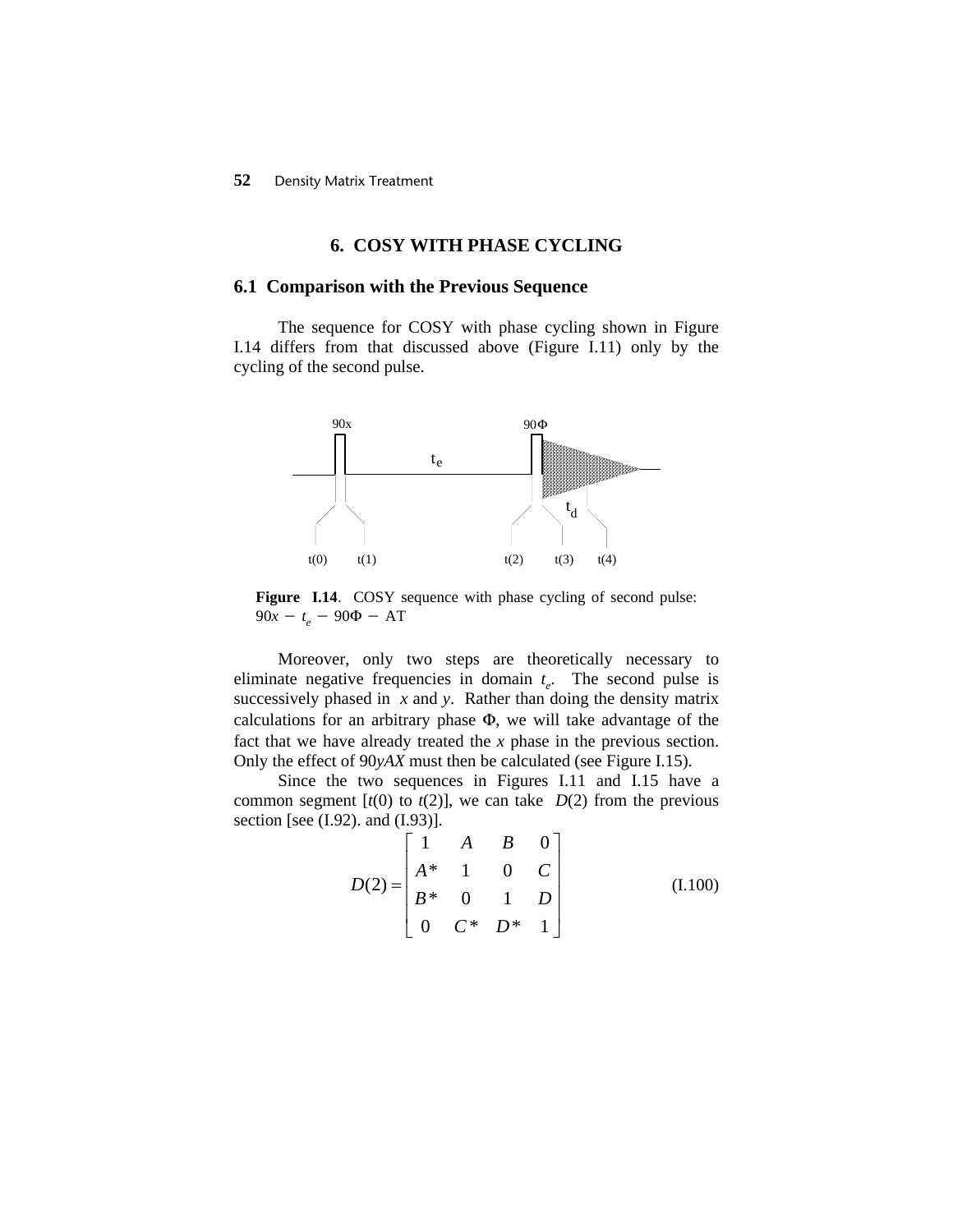

**Figure I.15**. The second step of the phase cycled COSY sequence:  $90x - t_e - 90y - AT$ 

# **6.2 The Second Pulse**

The rotation operator for the 90*yAX* pulse can be obtained by multiplying  $R_{90yA}$  by  $R_{90yX}$ . These operators are (see Appendix C):

|  |  | $R_{90yA} = \frac{1}{\sqrt{2}} \begin{bmatrix} 1 & 1 & 0 & 0 \\ -1 & 1 & 0 & 0 \\ 0 & 0 & 1 & 1 \\ 0 & 0 & -1 & 1 \end{bmatrix}$ ; $R_{90yX} = \frac{1}{\sqrt{2}} \begin{bmatrix} 1 & 0 & 1 & 0 \\ 0 & 1 & 0 & 1 \\ -1 & 0 & 1 & 0 \\ 0 & -1 & 0 & 1 \end{bmatrix}$ |  |
|--|--|---------------------------------------------------------------------------------------------------------------------------------------------------------------------------------------------------------------------------------------------------------------------|--|

The result of the multiplication,  $R = R_{90yAX}$ , is shown below together with its reciprocal,  $R^{-1}$ .

$$
R = \frac{1}{2} \begin{bmatrix} 1 & 1 & 1 & 1 \\ -1 & 1 & -1 & 1 \\ -1 & -1 & 1 & 1 \\ 1 & -1 & -1 & 1 \end{bmatrix} ; R^{-1} = \frac{1}{2} \begin{bmatrix} 1 & -1 & -1 & 1 \\ 1 & 1 & -1 & -1 \\ 1 & -1 & 1 & -1 \\ 1 & 1 & 1 & 1 \end{bmatrix} (1.101)
$$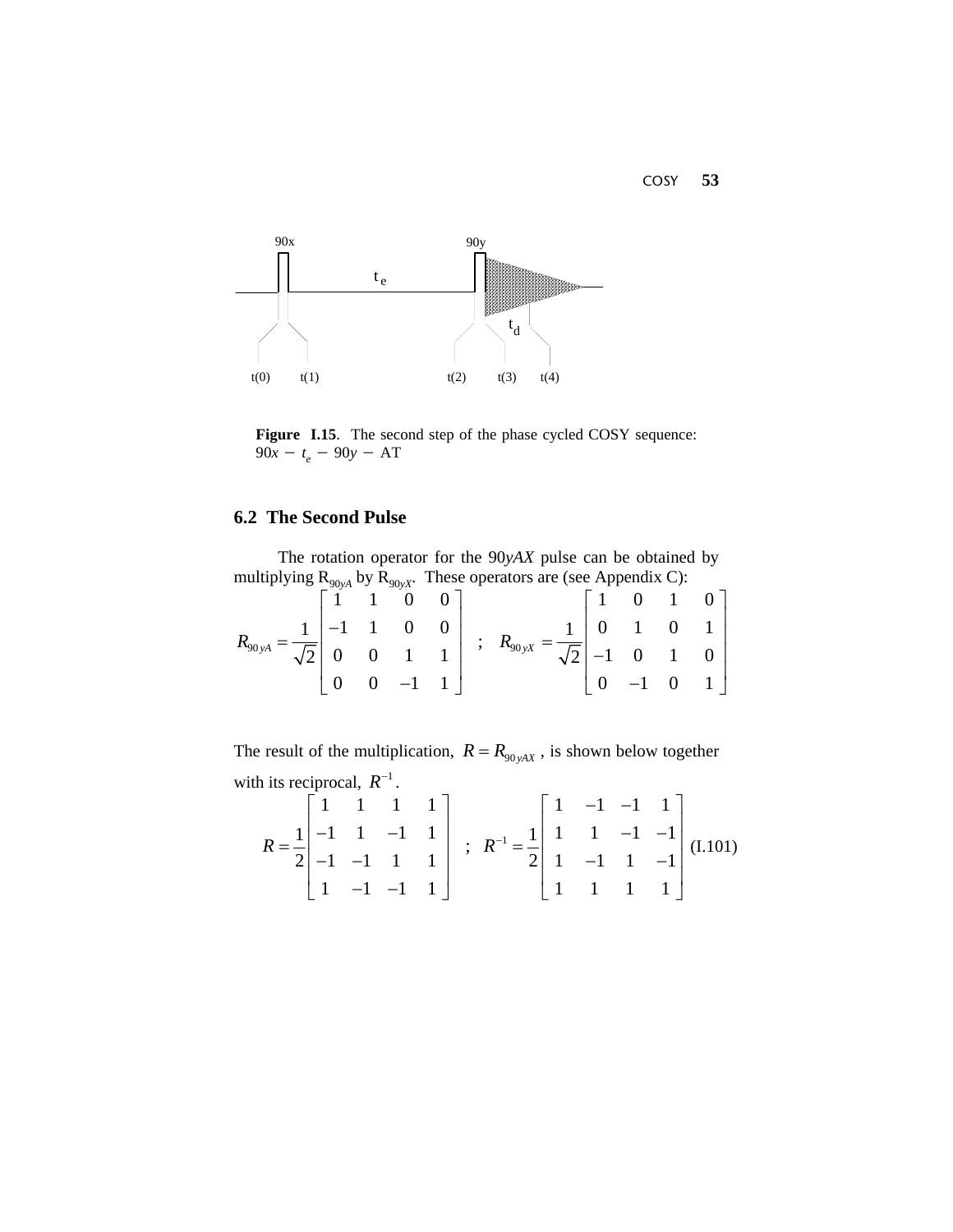The postmultiplication *D*(2)*R* yields

$$
\frac{1}{2} \begin{bmatrix} 1-A-B & 1+A+B & 1+A+B \\ -1+A^*+C & 1+A^*-C & -1+A^*-C & 1+A^*+C \\ -1+B^*+D & -1+B^*-D & 1+B^*-D & i+B^*+D \\ 1-C^*-D^* & -1+C^*-D^* & -1-C^*+D^* & 1+C^*+D^* \end{bmatrix}
$$

Premultiplying this result by  $R^{-1}$  gives

$$
D(3) = R^{-1}D(2)R =
$$

|                 |          | $4 - A - A^* + A - A^*$                      | $-A-A^*$ | $+A-A^*$      |         |
|-----------------|----------|----------------------------------------------|----------|---------------|---------|
|                 |          | $-B-B^*$ $-B-B^*$                            | $+B-B^*$ | $+B-B^*$      |         |
|                 |          | $-C-C^*$ +C+C <sup>*</sup> +C-C <sup>*</sup> |          | $-C+C^*$      |         |
|                 |          | $-D-D^*$ +D-D <sup>*</sup> +D+D <sup>*</sup> |          | $-D+D^*$      |         |
|                 |          |                                              |          |               |         |
|                 |          | $-A+A^*$ $4+A+A^*$                           | $-A+A^*$ | $A+A^*$       |         |
|                 |          | $-B-B^*$ $-B-B^*$                            | $+B-B^*$ | $+B-B*$       |         |
|                 |          | $+C + C^*$ $-C - C^*$                        | $-C+C^*$ | $+C-C^*$      |         |
|                 | $-D+D^*$ | $+D+D^*$                                     | $+D-D^*$ | $-D-D^*$      |         |
| $\mathbf{1}$    |          |                                              |          |               |         |
| $\vert 4 \vert$ |          | $-A-A^*$ $+A-A^*$ $4-A-A^*$                  |          | $+A-A^*$      |         |
|                 |          | $-B+B^*$ $-B+B^*$ $+B+B^*$                   |          | $+B+B*$       |         |
|                 |          | $-C + C^* + C - C^*$                         | $+C+C^*$ | $-C-C^*$      |         |
|                 | $+D+D^*$ | $-D+D^*$                                     | $-D-D^*$ | $+D-D*$       |         |
|                 |          |                                              |          |               |         |
|                 |          |                                              |          |               |         |
|                 | $-A+A^*$ | $+A+A^*$                                     | $-A+A^*$ | $4 + A + A^*$ |         |
|                 | $-B+B^*$ | $-B+B^*$                                     | $+B+B^*$ | $+B+B^*$      |         |
|                 | $+C-C^*$ | $-C+C^*$                                     | $-C-C^*$ | $+C+C^*$      | (I.102) |
|                 | $+D-D^*$ | $-D-D^*$                                     | $-D+D^*$ | $+D+D^*$      |         |
|                 |          |                                              |          |               |         |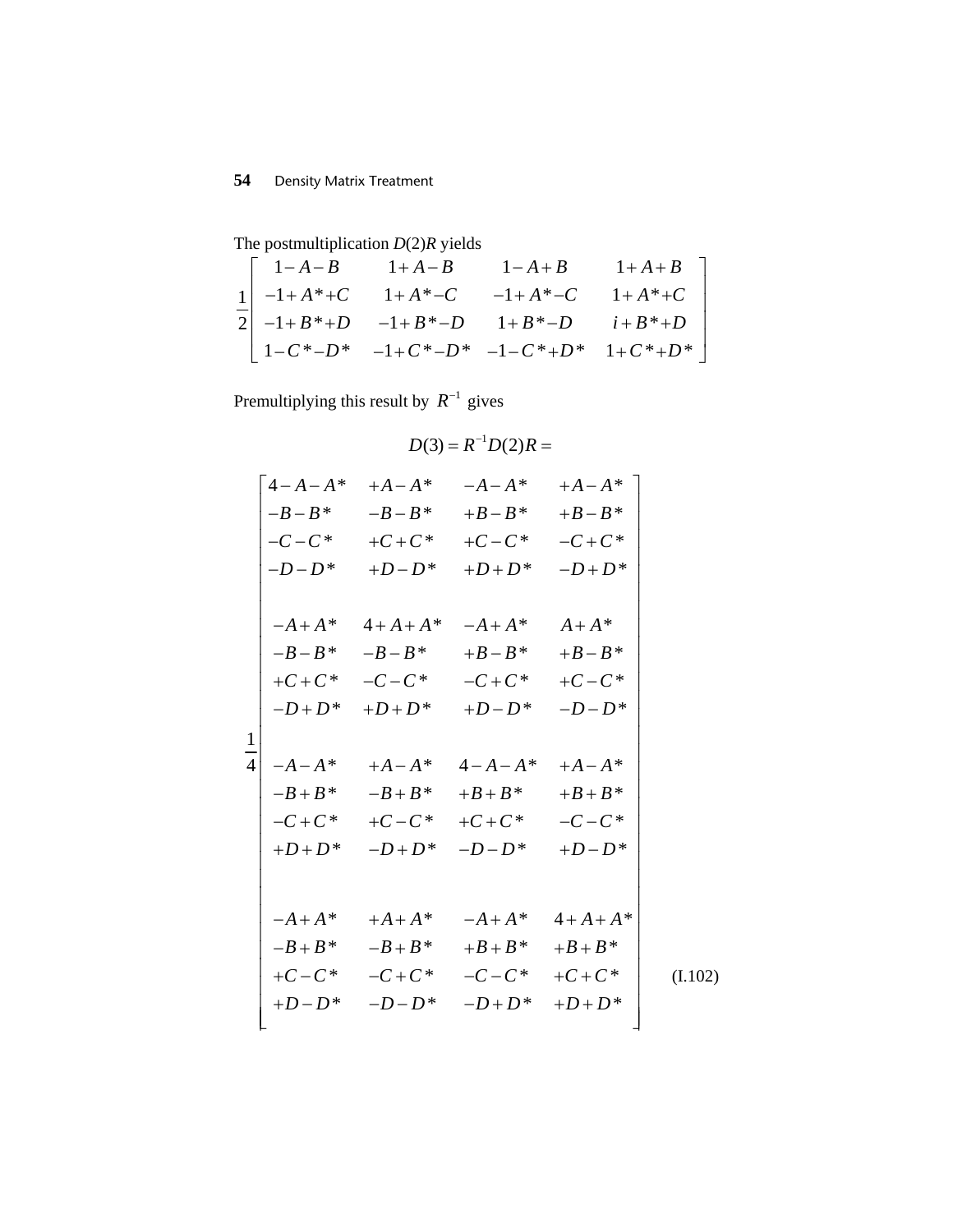With the same notations as in (I.95) :

$$
A = -(1/2)(s_{12} + ic_{12}) \; ; \; A + A^* = -s_{12} \; ; \; A - A^* = -ic_{12}
$$
\n
$$
B = -(1/2)(s_{13} + ic_{13}) \; ; \; B + B^* = -s_{13} \; ; \; B - B^* = -ic_{13}
$$
\n
$$
C = -(1/2)(s_{24} + ic_{24}) \; ; \; C + C^* = -s_{24} \; ; \; C - C^* = -ic_{24} \; (1.103)
$$
\n
$$
D = -(1/2)(s_{34} + ic_{34}) \; ; \; D + D^* = -s_{34} \; ; \; D - D^* = -ic_{34}
$$

*D*(3) becomes

$$
\begin{bmatrix}\n4 + s_{12} + s_{13} & -ic_{12} + s_{13} & +s_{12} - ic_{13} & -ic_{12} - ic_{13} \\
+s_{24} + s_{34} & -s_{24} - ic_{34} & -ic_{24} - s_{34} & +ic_{24} + ic_{34} \\
+ic_{12} + s_{13} & 4 - s_{12} + s_{13} & +ic_{12} - ic_{13} & -s_{12} - ic_{13} \\
-s_{24} + ic_{34} & +s_{24} - s_{34} & +ic_{24} - ic_{34} & -ic_{24} + s_{34} \\
+s_{12} + ic_{13} & -ic_{12} + ic_{13} & 4 + s_{12} - s_{13} & -ic_{12} - s_{13} \\
+ic_{24} - s_{34} & -ic_{24} + ic_{34} & -s_{24} + s_{34} & +s_{24} - ic_{34} \\
+ic_{12} + ic_{13} & -s_{12} + ic_{13} & +ic_{12} - s_{13} & 4 - s_{12} - s_{13} \\
-ic_{24} - ic_{34} & +ic_{24} + s_{34} & +s_{24} + ic_{34} & -s_{24} - s_{34}\n\end{bmatrix}
$$
\n(1.104)

We have to consider only the observable matrix elements :

$$
d_{12}(3) = (i/4)(-c_{12} - c_{34} - is_{13} + is_{24})
$$
  
\n
$$
d_{34}(3) = (i/4)(-c_{12} - c_{34} + is_{13} - is_{24})
$$
  
\n
$$
d_{13}(3) = (i/4)(-is_{12} + is_{34} - c_{13} - c_{24})
$$
  
\n
$$
d_{24}(3) = (i/4)(+is_{12} - is_{34} - c_{13} - c_{24})
$$
\n(1.105)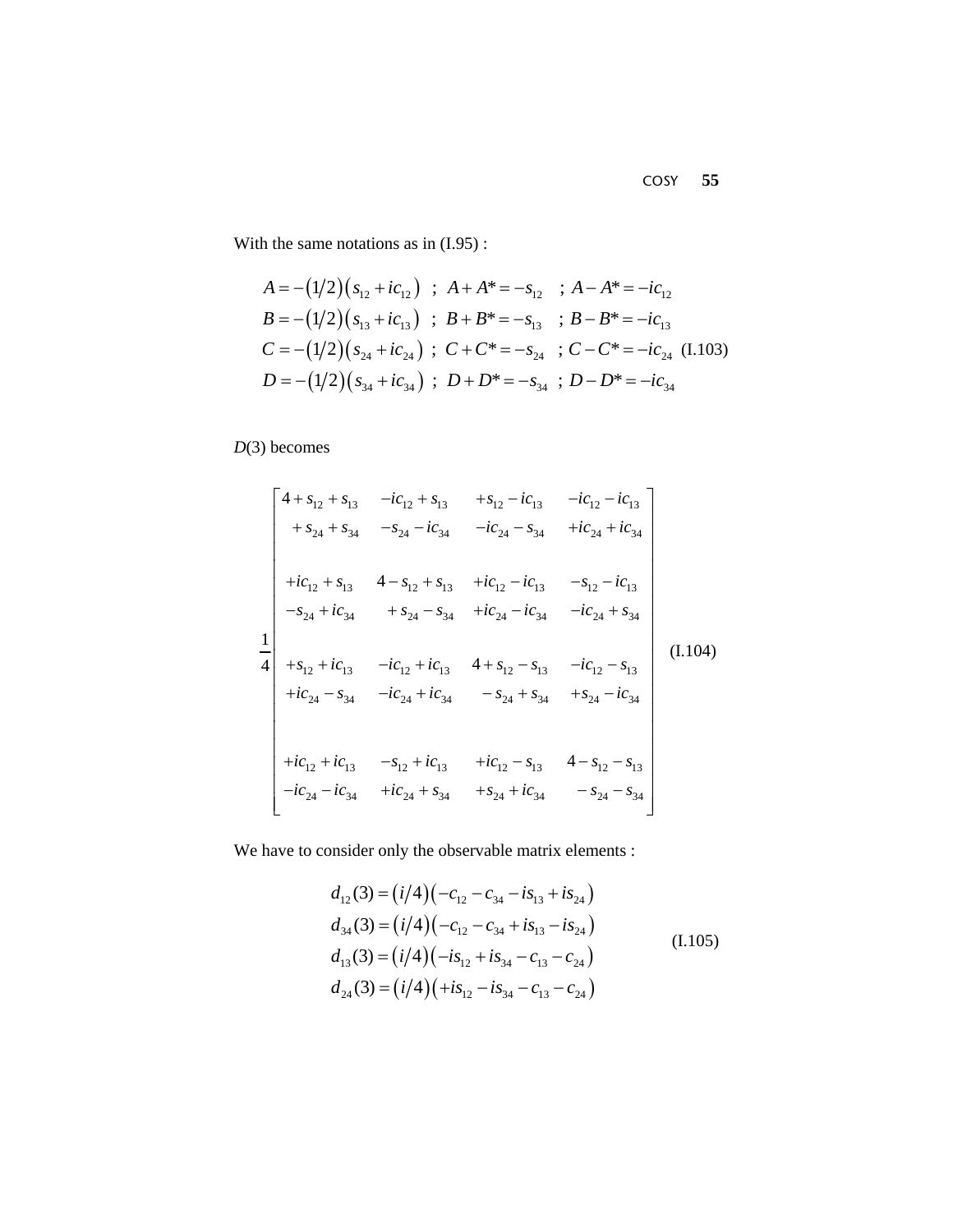Comparing the results for phase *y* (I.105) with those for phase *x* (I.97) shows that  $c$  and  $-$  *is* are interchanged in all terms. This will lead to the desired phase modulation. Addition of (I.97) and (I.105) gives

$$
d_{12}(3) = (i/4) \Big[ (is_{12} - c_{12}) + (is_{34} - c_{34}) + (c_{13} - is_{13}) + (-c_{24} + is_{24}) \Big] \nd_{34}(3) = (i/4) \Big[ (is_{12} - c_{12}) + (is_{34} - c_{34}) + (-c_{13} + is_{13}) + (c_{24} - is_{24}) \Big] \nd_{13}(3) = (i/4) \Big[ (c_{12} - is_{12}) + (-c_{34} + is_{34}) + (is_{13} - c_{13}) + (is_{24} - c_{24}) \Big] \nd_{24}(3) = (i/4) \Big[ (-c_{12} + is_{12}) + (c_{34} - is_{34}) + (is_{13} - c_{13}) + (is_{24} - c_{24}) \Big]
$$
\n(1.106)

The complex conjugates of the matrix elements above (needed for the expression of the magnetization components) are

$$
d_{12}^*(3) = (i/4) \Big[ (is_{12} + c_{12}) + (is_{34} + c_{34}) + (-c_{13} - is_{13}) + (c_{24} + is_{24}) \Big] \n d_{34}^*(3) = (i/4) \Big[ (is_{12} + c_{12}) + (is_{34} + c_{34}) + (c_{13} + is_{13}) + (-c_{24} - is_{24}) \Big] \n d_{13}^*(3) = (i/4) \Big[ (-c_{12} - is_{12}) + (c_{34} + is_{34}) + (is_{13} + c_{13}) + (is_{24} + c_{24}) \Big] \n d_{24}^*(3) = (i/4) \Big[ (c_{12} + is_{12}) + (-c_{34} - is_{34}) + (is_{13} + c_{13}) + (is_{24} + c_{24}) \Big] \n (1.107)
$$

We observe that every parenthesis represents an exponential, therefore we can use the notation

$$
e_{jk} = c_{jk} + is_{jk} = \exp(i\Omega_{jk}t_e)
$$
 (I.108)

With this notation (I.107) becomes

$$
d_{12}^*(3) = (i/4)(+e_{12} + e_{34} - e_{13} + e_{24})
$$
  
\n
$$
d_{34}^*(3) = (i/4)(+e_{12} + e_{34} + e_{13} - e_{24})
$$
  
\n
$$
d_{13}^*(3) = (i/4)(-e_{12} + e_{34} + e_{13} + e_{24})
$$
  
\n
$$
d_{24}^*(3) = (i/4)(+e_{12} - e_{34} + e_{13} + e_{24})
$$
\n(1.109)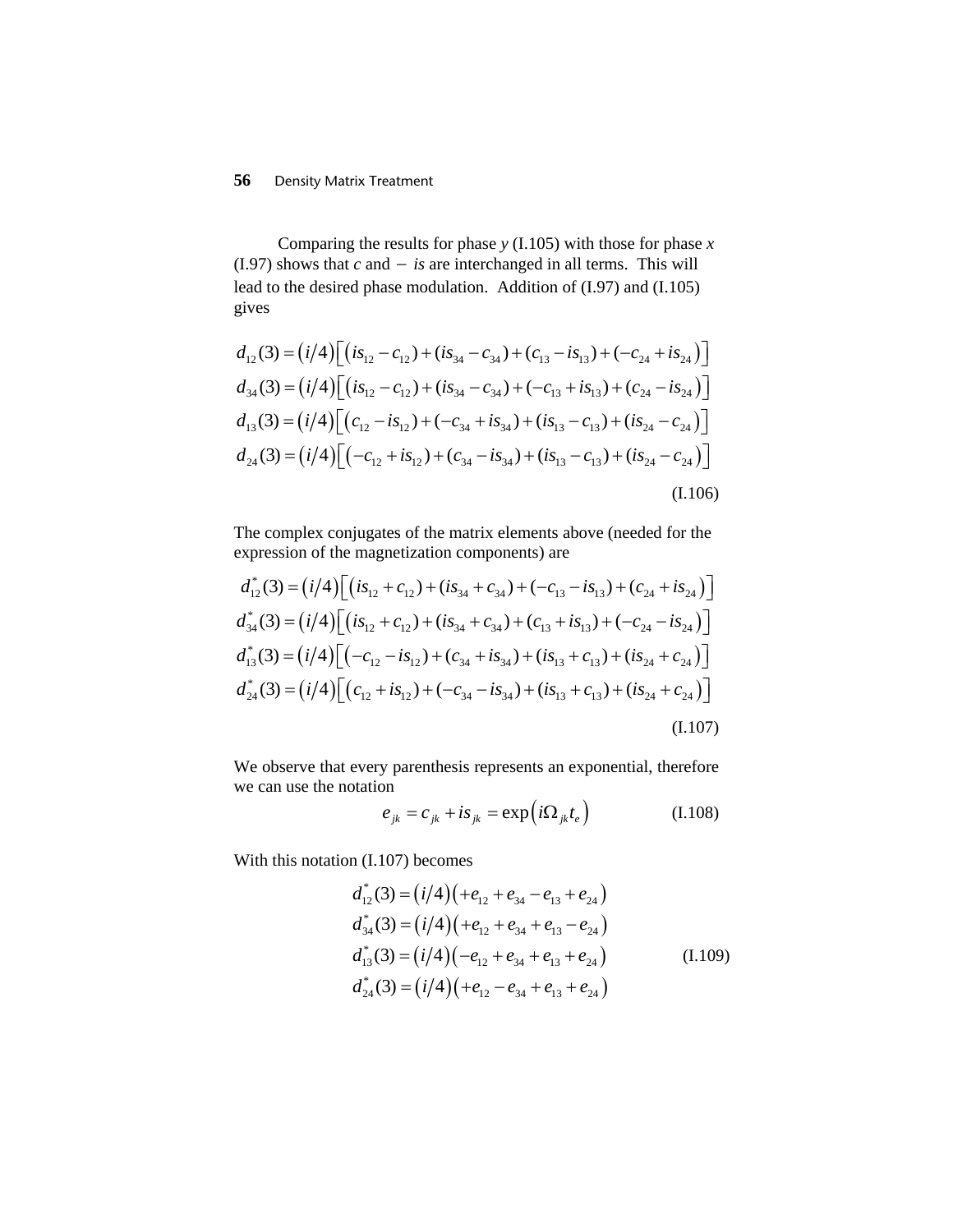The reader is reminded that the above expressions represent the summation from two acquisitions, one with phase *x* and the other with phase *y* for the second pulse. Instead of sines or cosines, they contain only exponentials. In other words we have achieved phase modulation in the domain  $t_e$ .

#### **6.3 Detection**

The evolution during  $t_d$  is identical for the two acquisitions, therefore we can apply it after the summation (in I.109).

$$
d_{12}^*(4) = (i/4)(+e_{12} + e_{34} - e_{13} + e_{24}) \exp(i\Omega_{12}t_d)
$$
  
\n
$$
d_{34}^*(4) = (i/4)(+e_{12} + e_{34} + e_{13} - e_{24}) \exp(i\Omega_{34}t_d)
$$
  
\n
$$
d_{13}^*(4) = (i/4)(-e_{12} + e_{34} + e_{13} + e_{24}) \exp(i\Omega_{13}t_d)
$$
 (I.110)  
\n
$$
d_{24}^*(4) = (i/4)(+e_{12} - e_{34} + e_{13} + e_{24}) \exp(i\Omega_{24}t_d)
$$

The expressions (I.110) correspond to a contour plot with 16 peaks, as represented in Figure I.16. This pattern is no longer dependent on the position of the transmitter since we have achieved the equivalent of quadrature detection in both domains. There are four diagonal terms, each having the same frequency in both domains *te* and  $t_d$ . If the two frequencies differ only by *J* (e.g., we have  $\Omega_{12}$  in domain  $t_e$  and  $\Omega_{34}$  in domain  $t_d$ ) we have a "near-diagonal" peak. There are four such peaks. The remaining eight are referred to as *offdiagonal* or *cross-peaks* and their presence indicates that spins A and X are coupled. Two noncoupled spins will exhibit only diagonal peaks. We can verify that this is so by discussing what happens if *J* becomes vanishingly small. In this case  $\Omega_{12} = \Omega_{34} = \Omega_A$  (center of the doublet); likewise  $\Omega_{13} = \Omega_{24} = \Omega_{X}$ . Therefore each group of 4 peaks in Figure I.16 collapses into a single peak in the center of the corresponding square. The diagonal and near-diagonal peaks of nucleus A are all positive and they collapse into one diagonal peak, four times larger. The same is true for nucleus X. The off-diagonal peaks come in groups of four, two positive and two negative. When they collapse  $(J=0)$  they cancel each other and there will be no offdiagonal peak. The net result is a spectrum with just two peaks, both on the diagonal, with frequencies  $\Omega_A$  and  $\Omega_X$ . The above discussion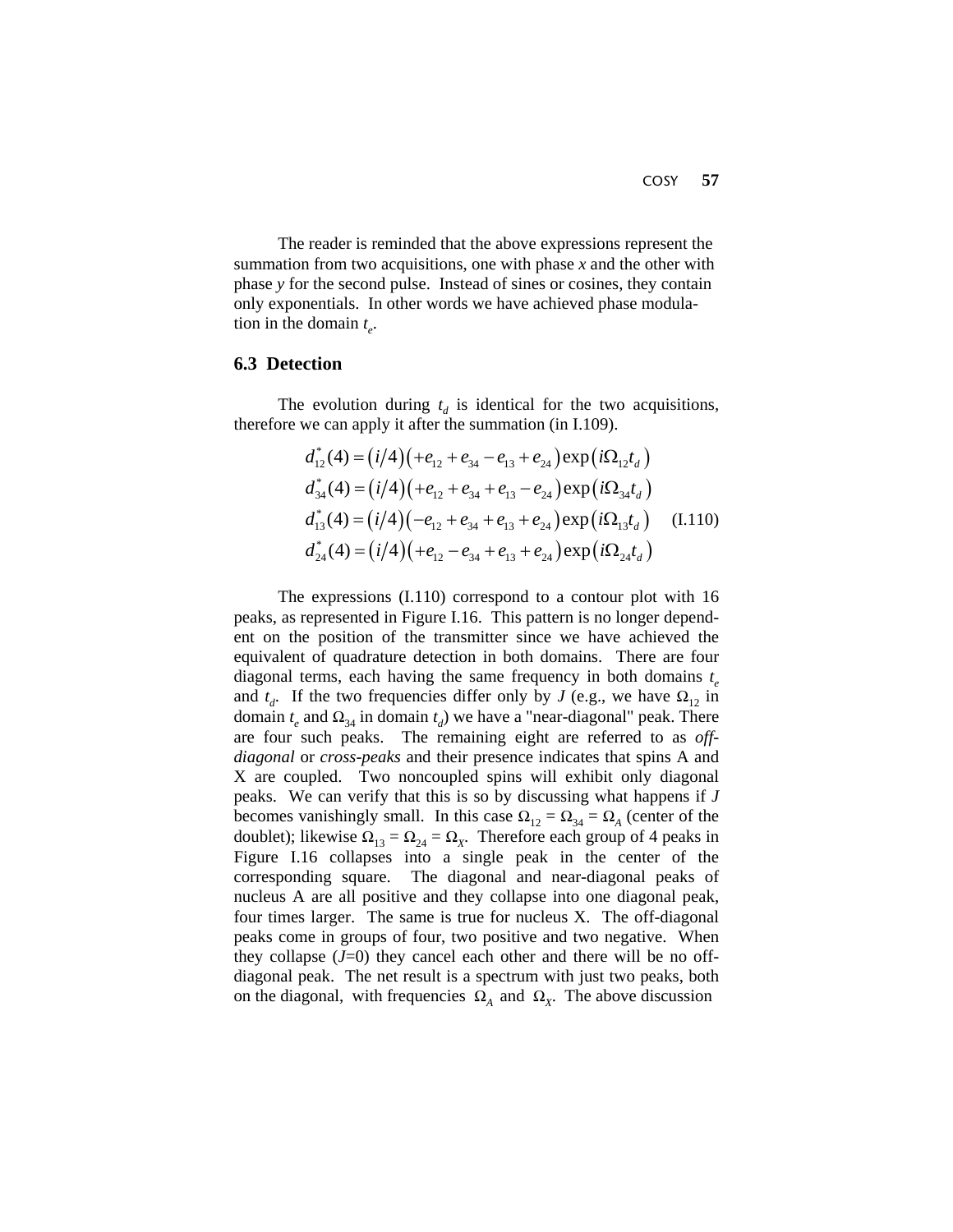shows that COSY is not suited for spectra with ill-resolved multiplets because there will be destructive overlap in the off-diagonal groups.



Figure I.16. Contour plot of COSY with phase cycling. Open circles are positive peaks; shaded circles are negative peaks.

There is one more observation. It is common practice to plot the 2D spectra in the "magnitude calculation" (MC) or "absolute value" mode, to avoid phasing problems. The magnitude calculation (the absolute value of a complex quantity) is performed by the computer after Fourier transform in both domains. Two peaks, one positive and one negative, will both become positive in MC, provided they are well resolved. If they are ill-resolved, they will cancel each other partially and will yield a much smaller signal. The MC is applied to this signal and it cannot represent the original amplitude of the two peaks. Therefore the use of magnitude calculation does not provide a solution for poorly resolved multiplets.

One word about the utility of phase cycling. While it is well known that this procedure helps canceling out radiofrequency interferences and pulse imperfections, we have just seen that it can be